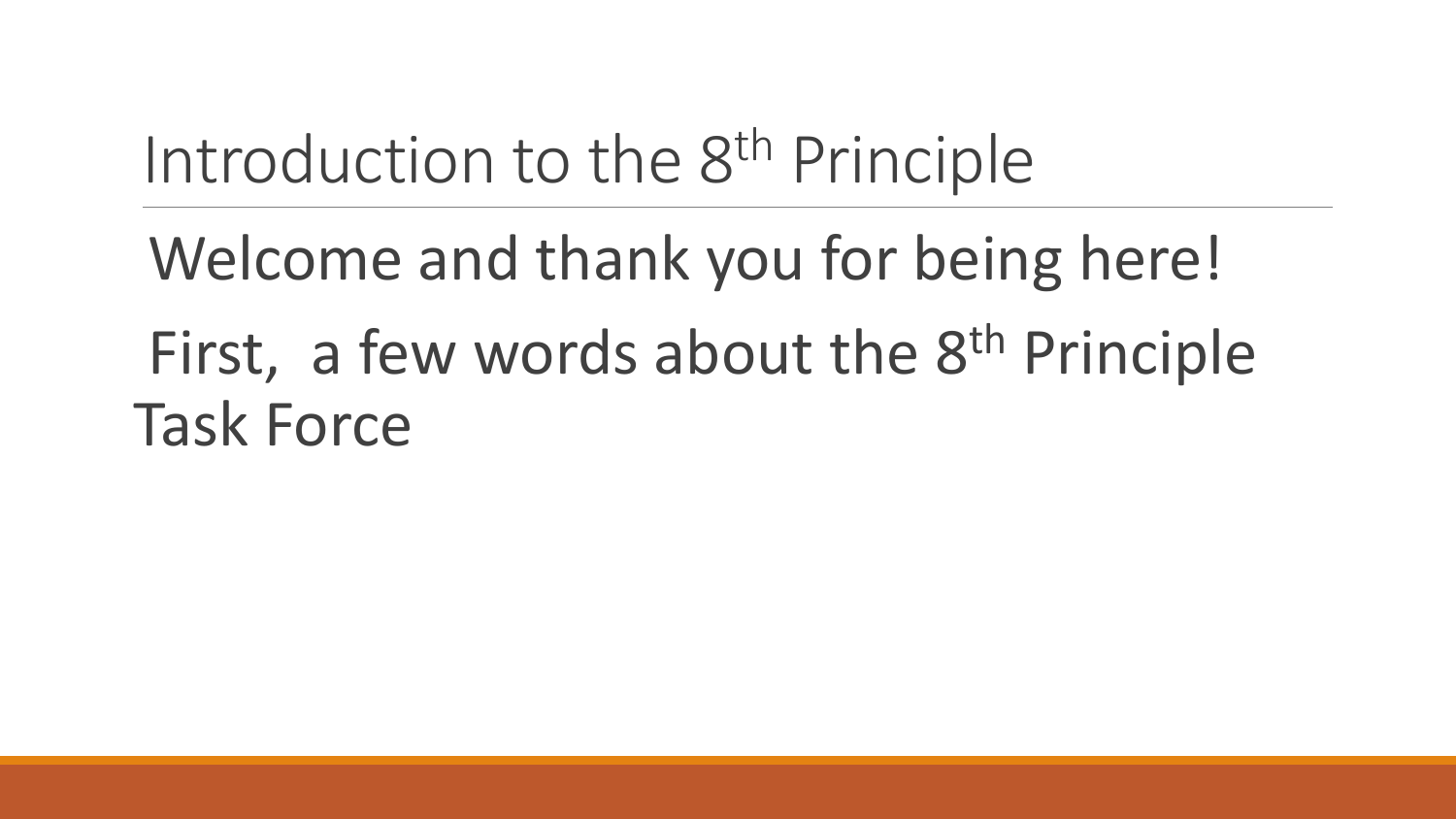### Members of the 8<sup>th</sup> Principle Task Force

Ann Kunze Ann Taylor Hilary Propst Lucy van Tine (chair)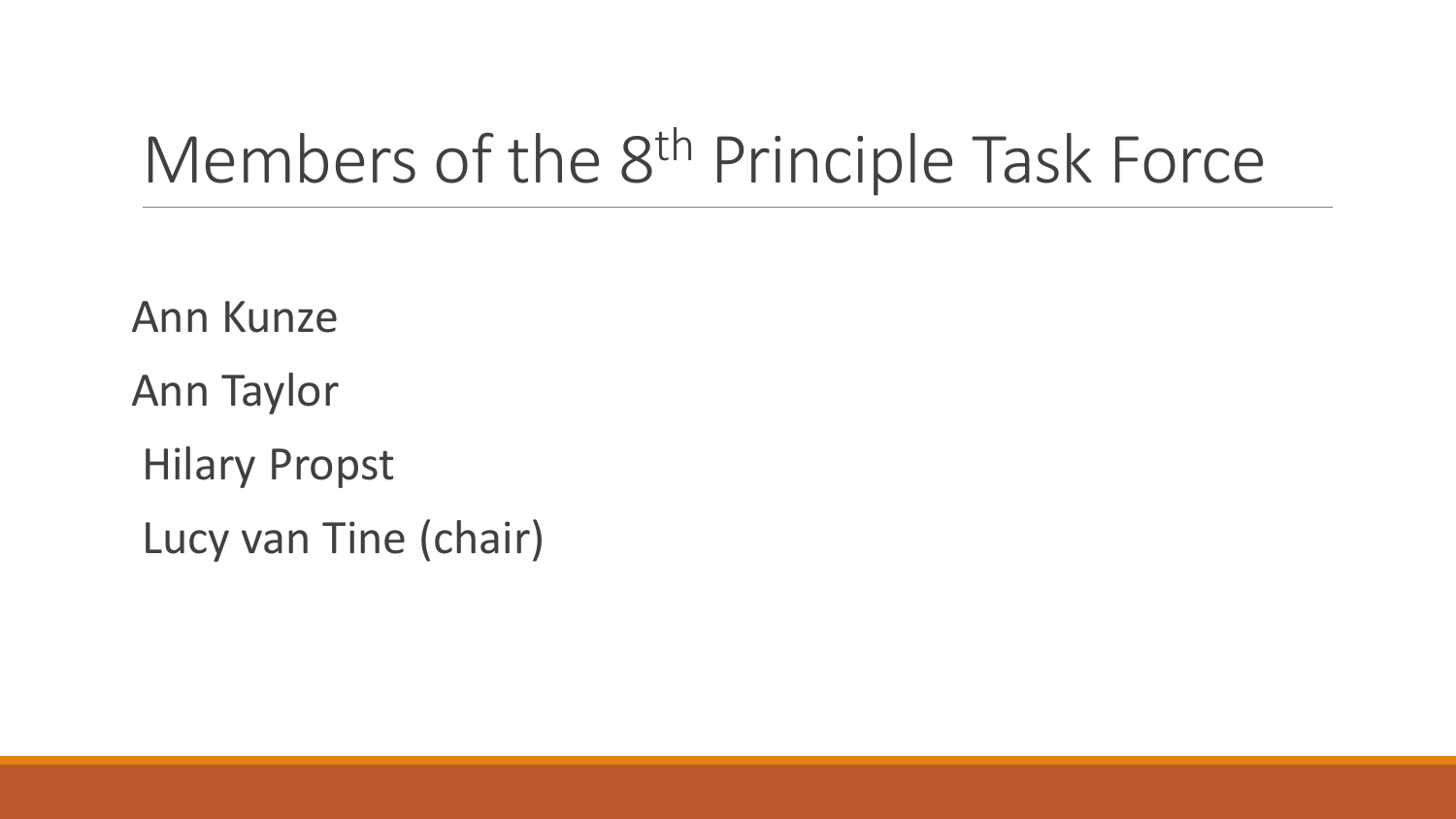# 8<sup>th</sup> Principle Task Force

We are a Policy Board-appointed task force.

Our mission is

•To educate the congregation about the 8<sup>th</sup> Principle and

•To bring congregational adoption of the 8<sup>th</sup> Principle up for a vote in May or June of 2022.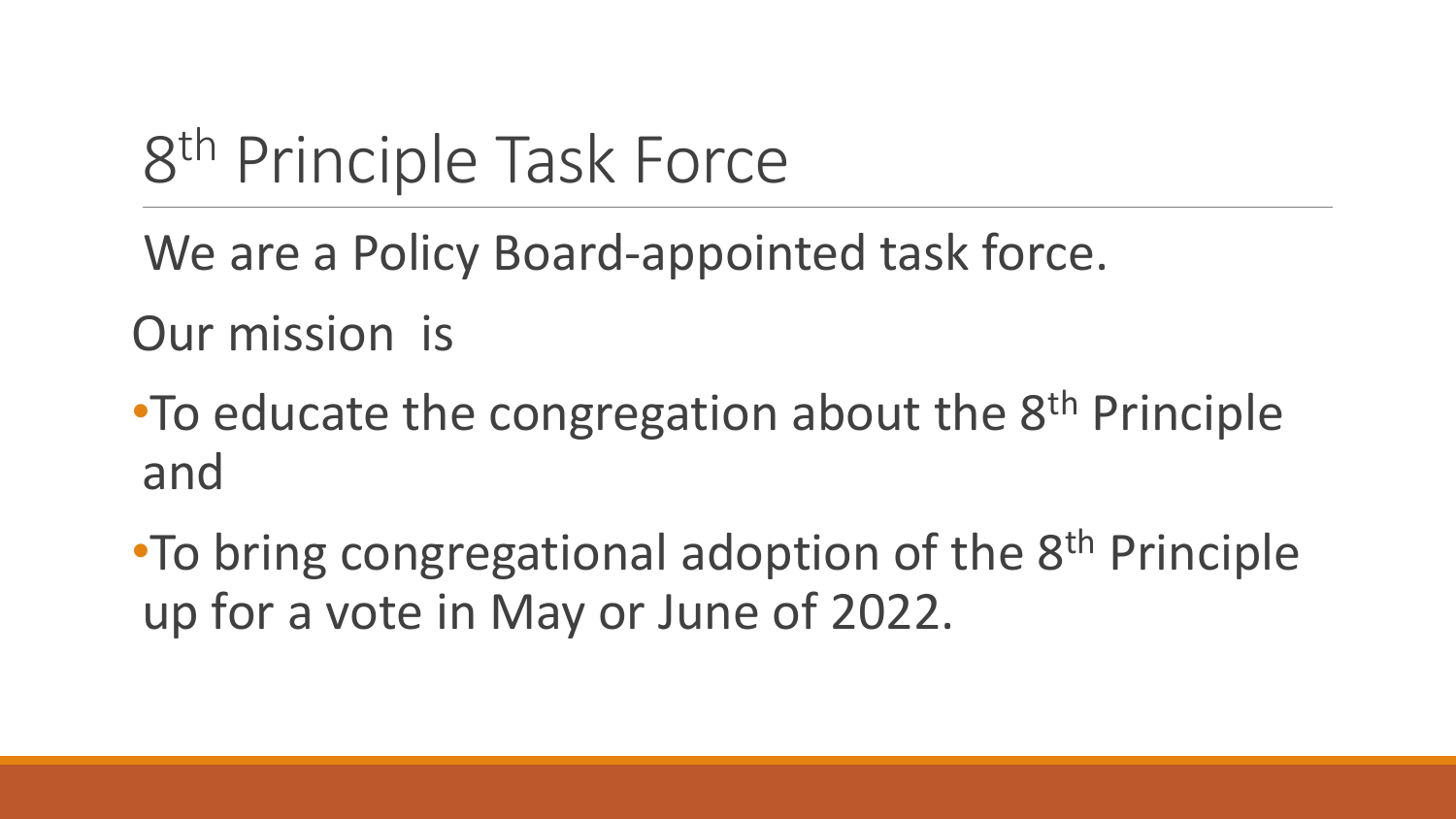## The 8<sup>th</sup> Principle states:

*We, [a] member congregation of the Unitarian Universalist Association, covenant to affirm and promote:* 

*journeying toward spiritual wholeness by working to build a diverse multicultural Beloved Community by our actions that accountably dismantle racism and other oppressions in ourselves and our institutions.*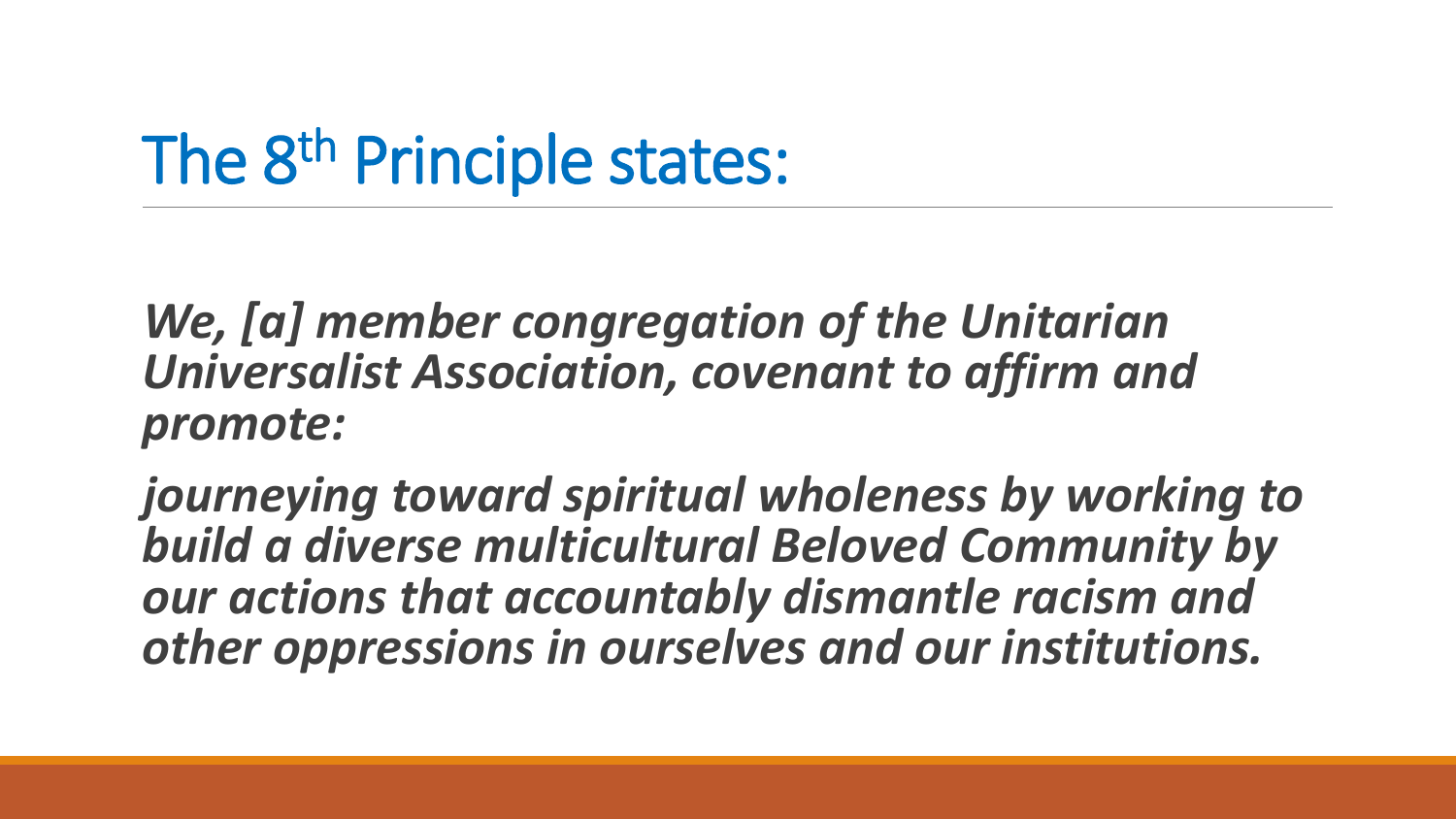In today's Sunday Forum we will introduce the 8<sup>th</sup> Principle by asking

What is meant by Beloved Community?

Why a new Principle?

Don't the existing 7 Principles have it covered? Why the focus on racism?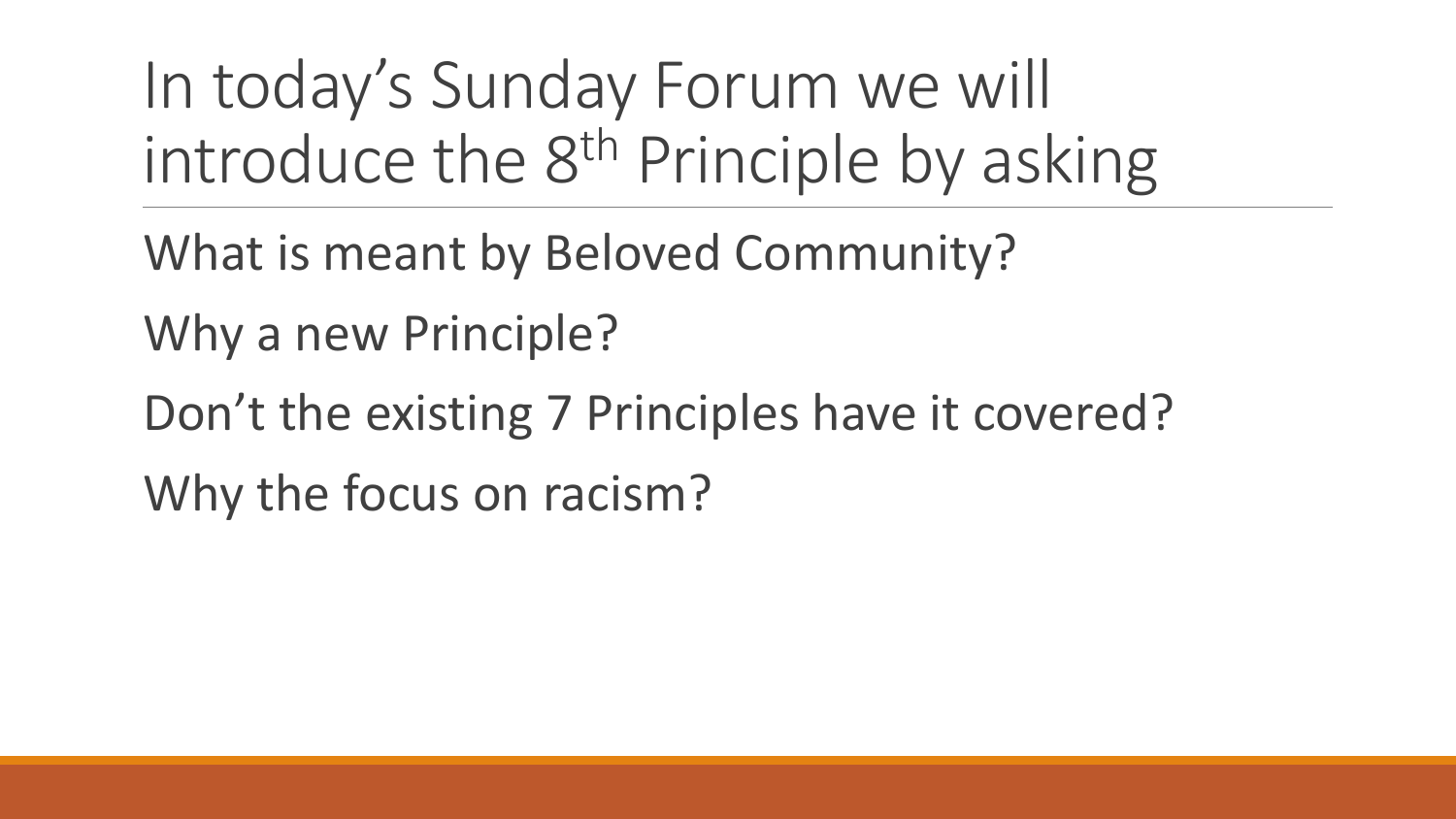We will then go to break out rooms to ask

What would our adoption of the 8<sup>th</sup> Principle mean to me?

What would adoption of the 8<sup>th</sup> Principle mean to our fellowship?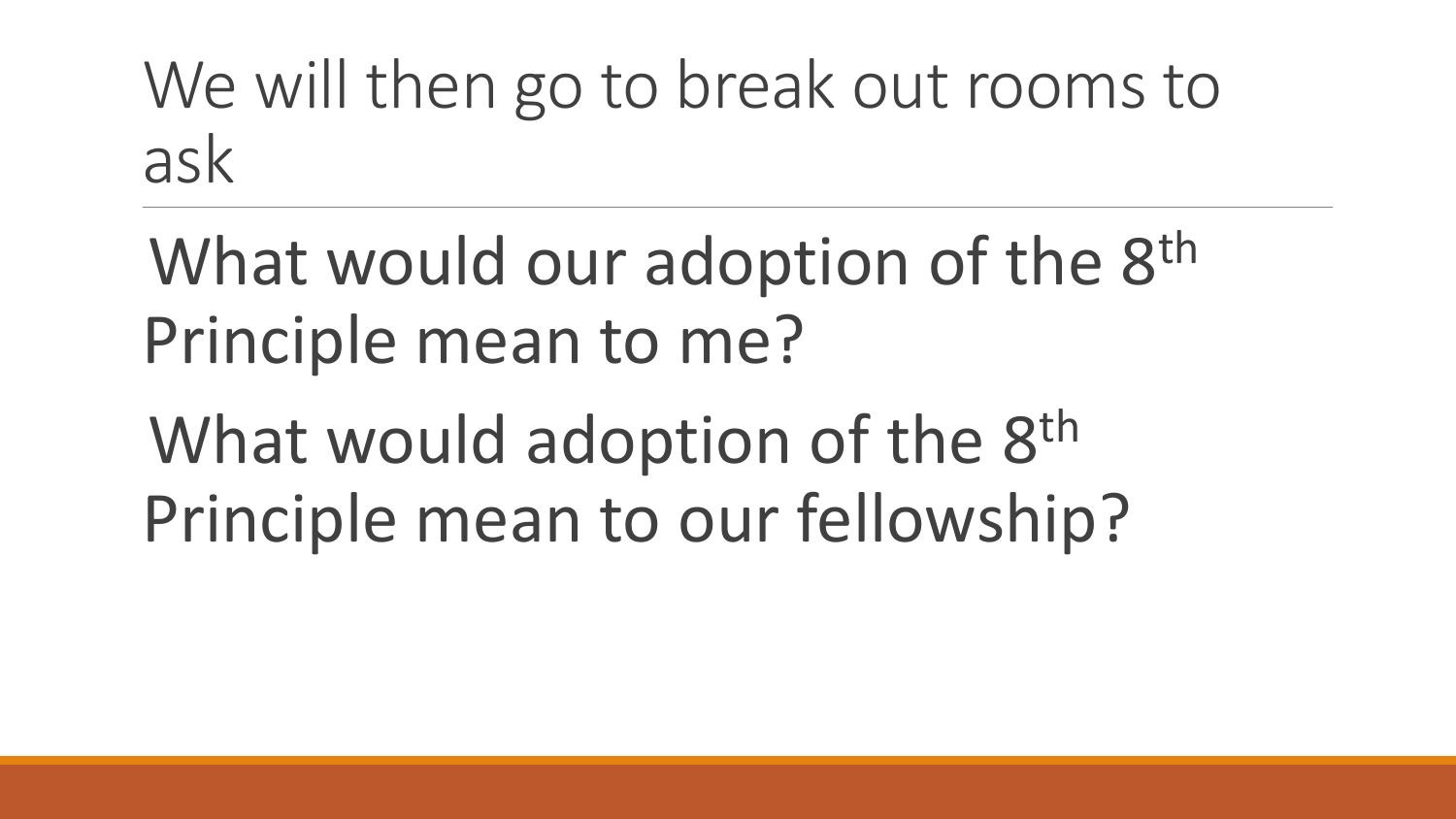### We…covenant to affirm and promote

### **Journeying toward spiritual wholeness**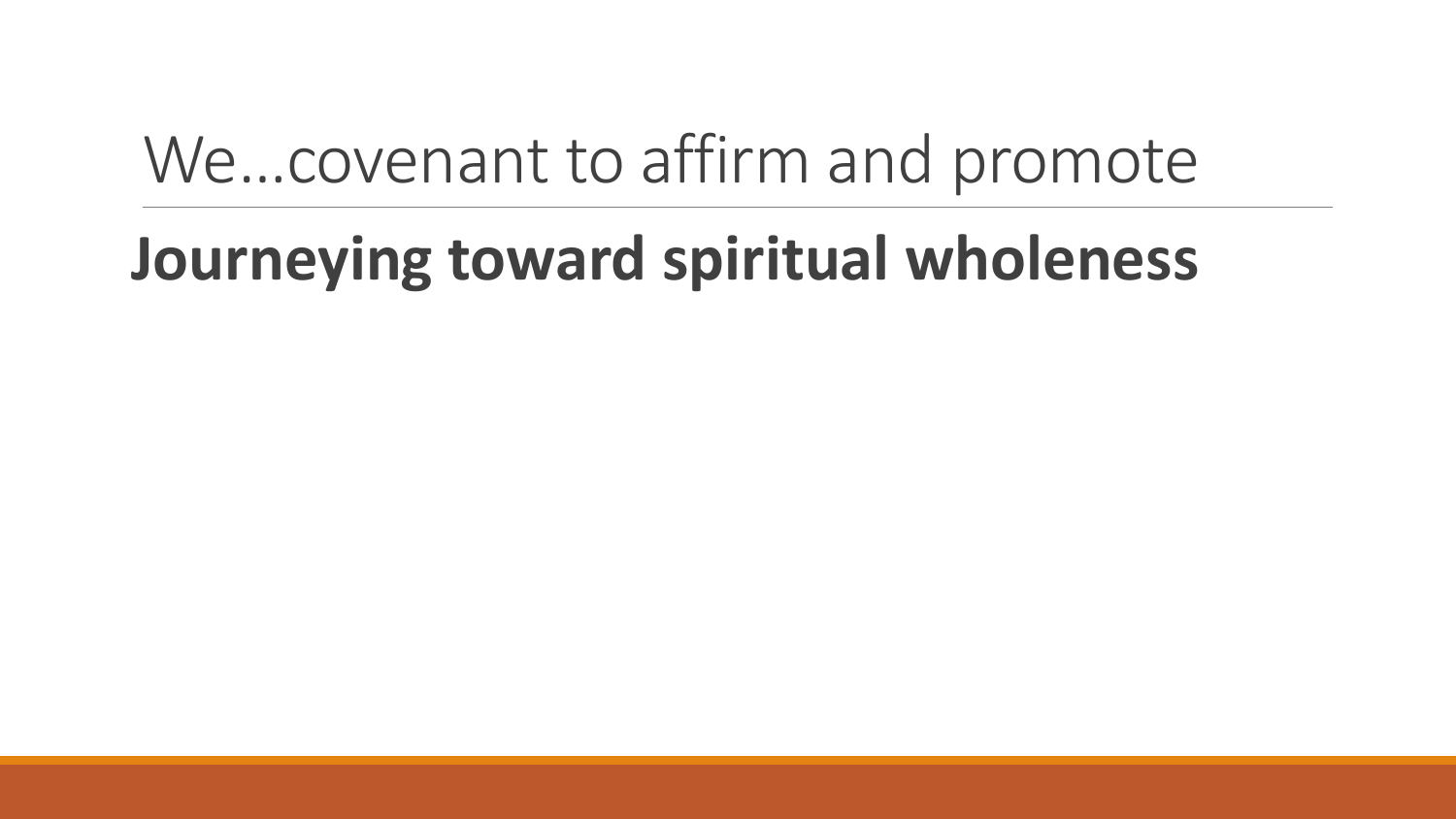### We…covenant to affirm and promote

### **Journeying toward spiritual wholeness By working to build a diverse multicultural Beloved Community**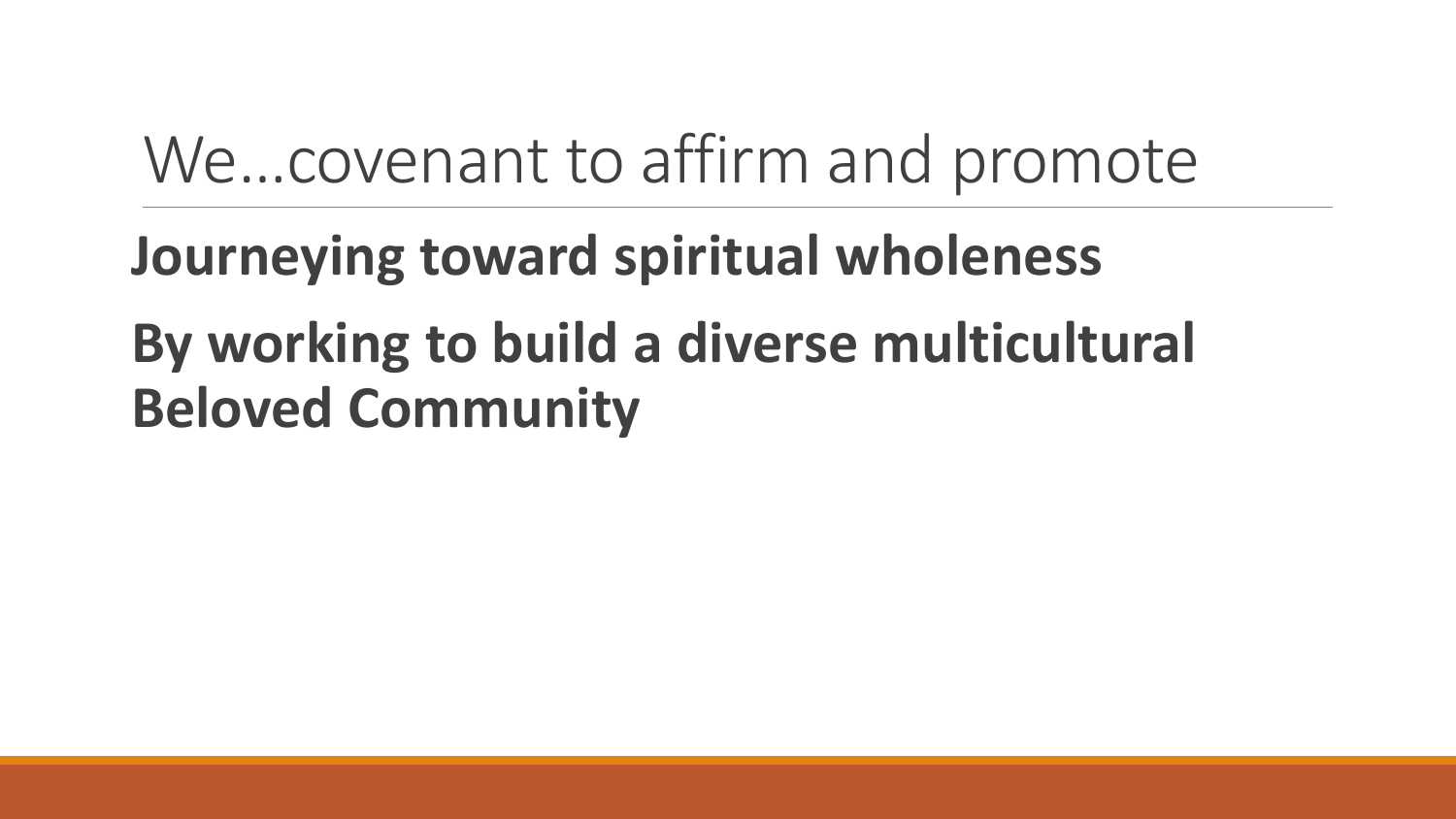# What is meant by *Beloved Community?*

The UUA defines Beloved Community in the following way:

Beloved Community happens when people of diverse racial, ethnic, educational, class, gender, abilities, sexual orientation backgrounds/identities come together in an **interdependent relationship of love, mutual respect, and care** that seeks to realize justice within the community and in the broader world.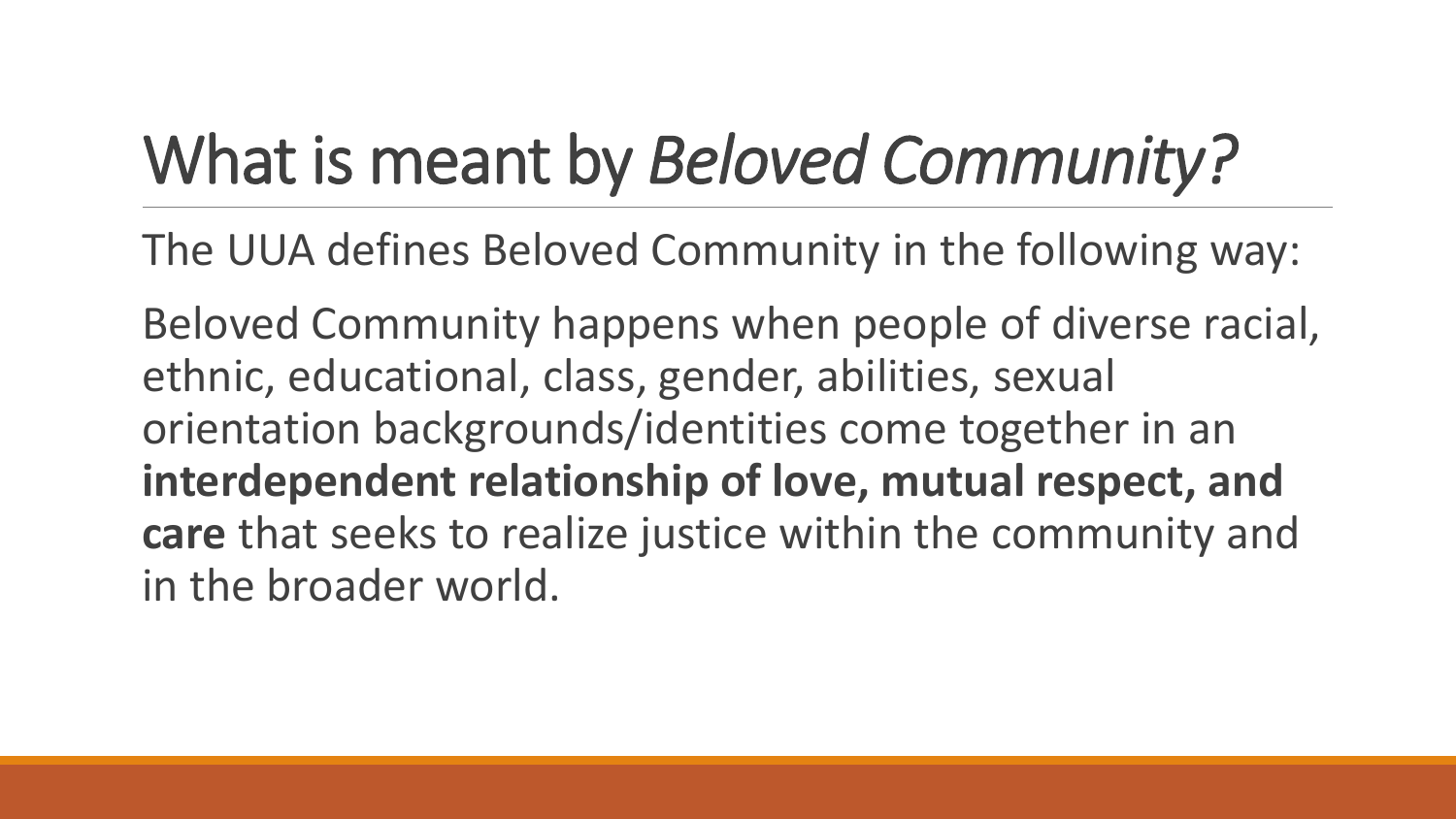# Journeying toward spiritual wholeness

by working to build a diverse multicultural Beloved Community

by our actions that accountably dismantle racism and other oppressions in ourselves and our institutions.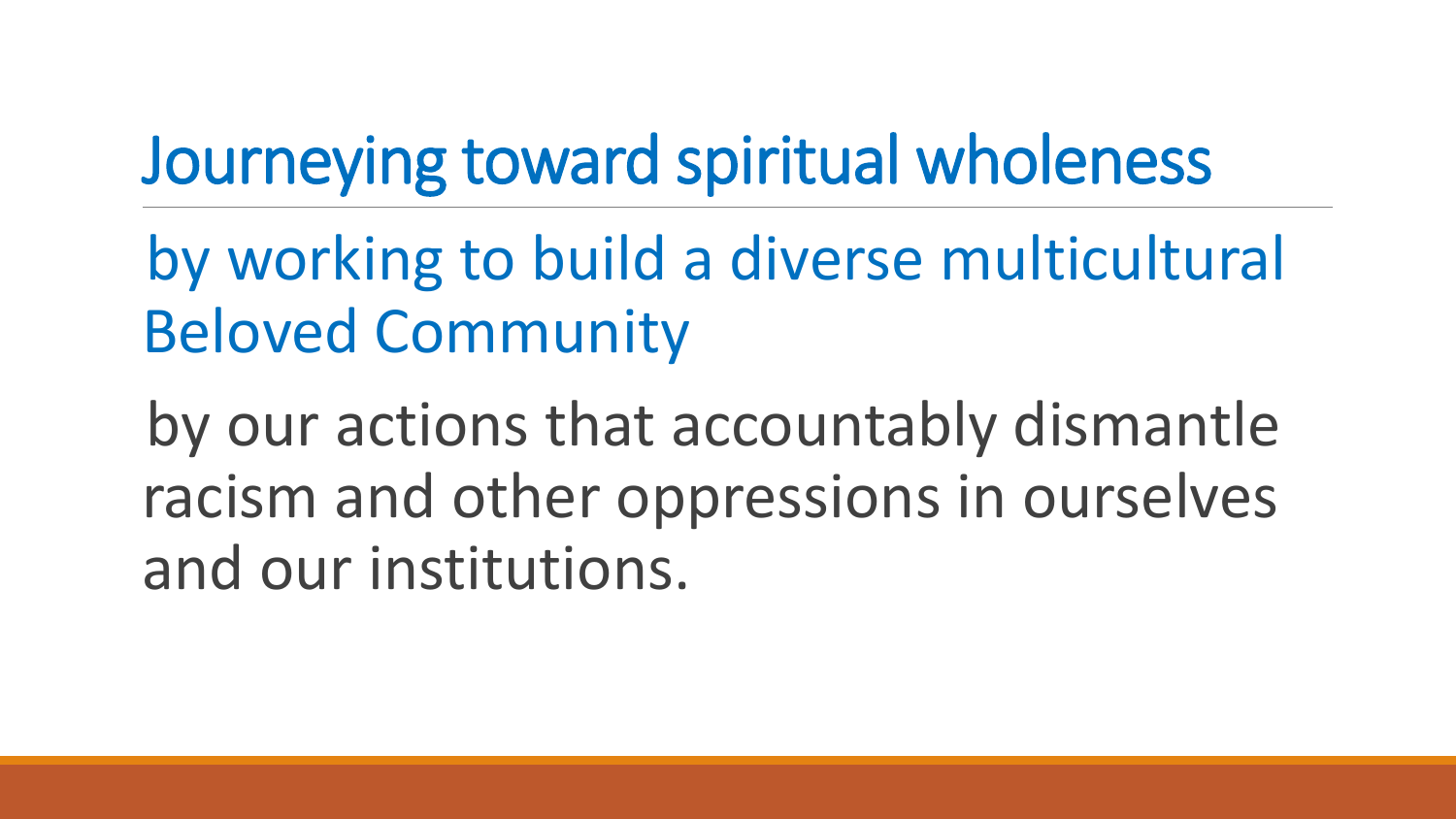# Why a new principle?

#### **Unitarian Universalism is a living faith tradition.**

- The principles are not dogma but rather a covenant—that is, a sacred promise.
- Principles are dynamic and evolve over time as our collective understandings change.
- All principles are currently under review by the UUA Article II Study Commission (A2SC), as required in the UUA Bylaws.
- The existing 7 Principles and the proposed 8<sup>th</sup> Principle will all be under review. ( The Article II Study Commission will report in 2023.)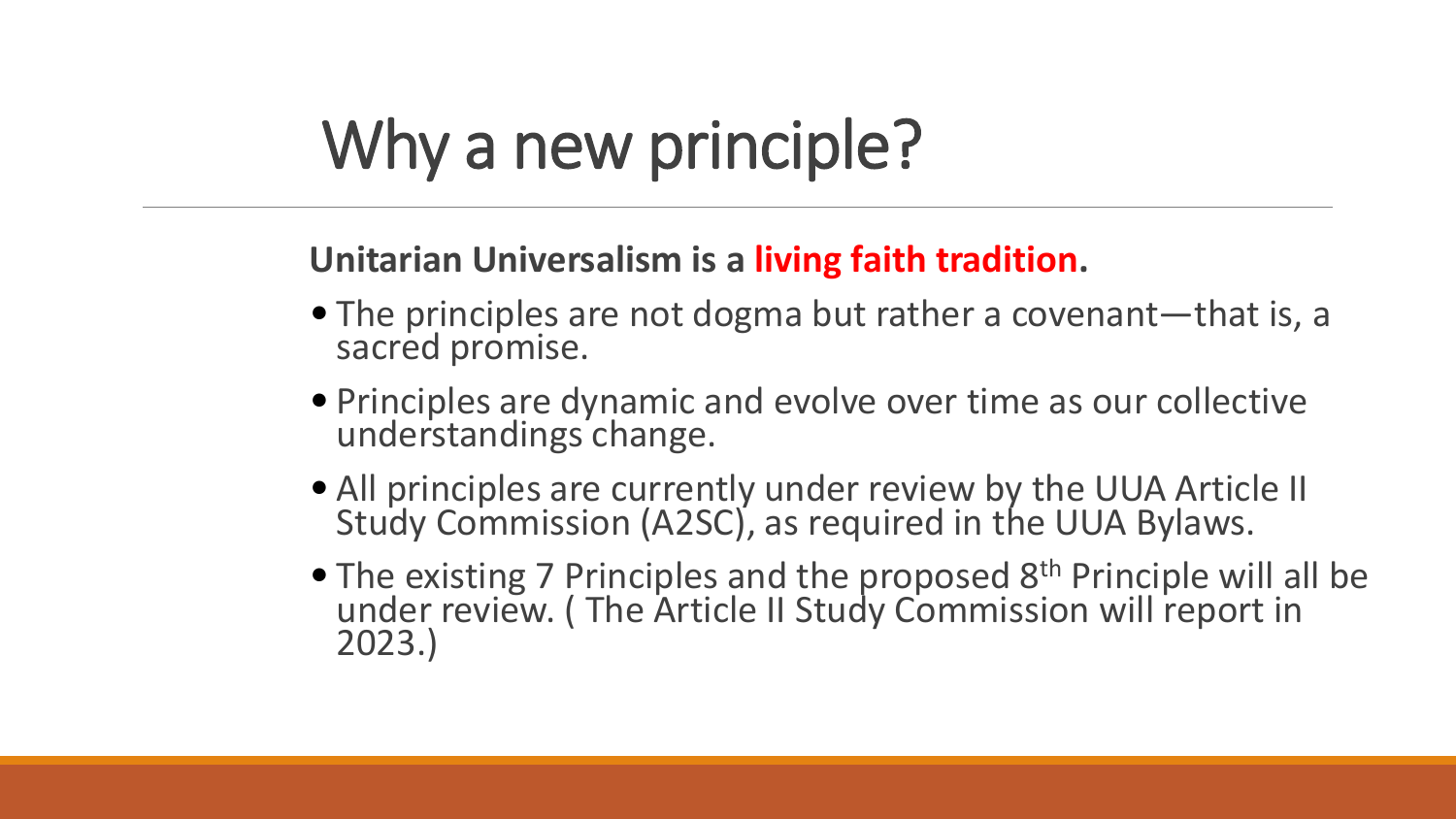# Don't the existing seven principles have it covered?

The 8<sup>th</sup> Principle is a call to action and accountability.

Our existing 7 principles imply the 8th Principle, but do not explicitly hold us accountable for addressing racism and other oppressions directly, especially at the systemic level. Many UUs contend that the absence of any mention of racism and other oppressions in the 7 Principles is a grave omission.

The 8<sup>th</sup> Principle makes dismantling racism and other oppressions central to who we are.

The 8<sup>th</sup> Principle creates a picture of who we can be.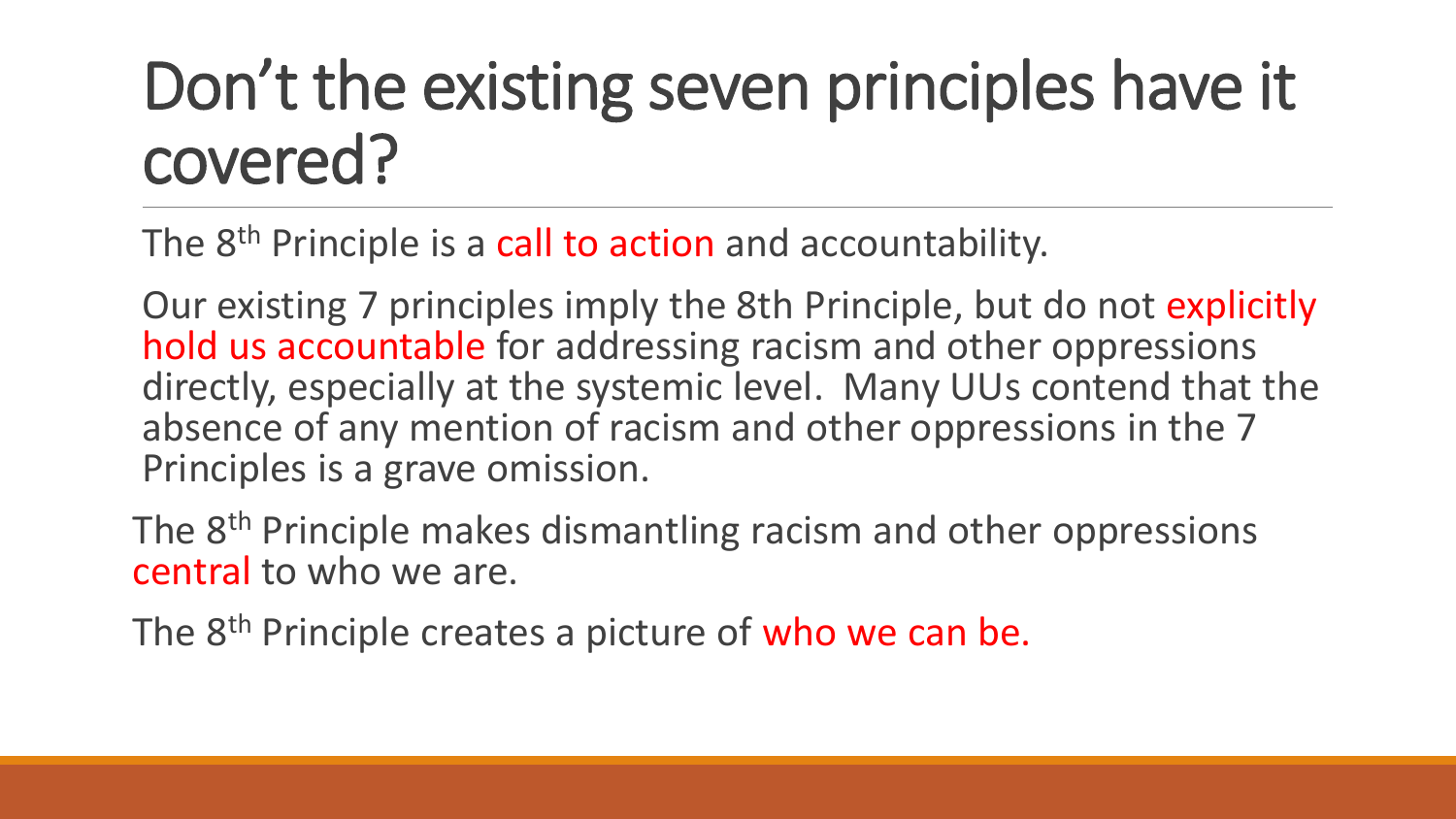# Why the focus on racism?

The 8<sup>th</sup> Principle is a long-term initiative with a historical context in our country and in Unitarian Universalism.

This is work of truth and reconciliation.

When we engage in the practice of being deeply welcoming, we are living our faith.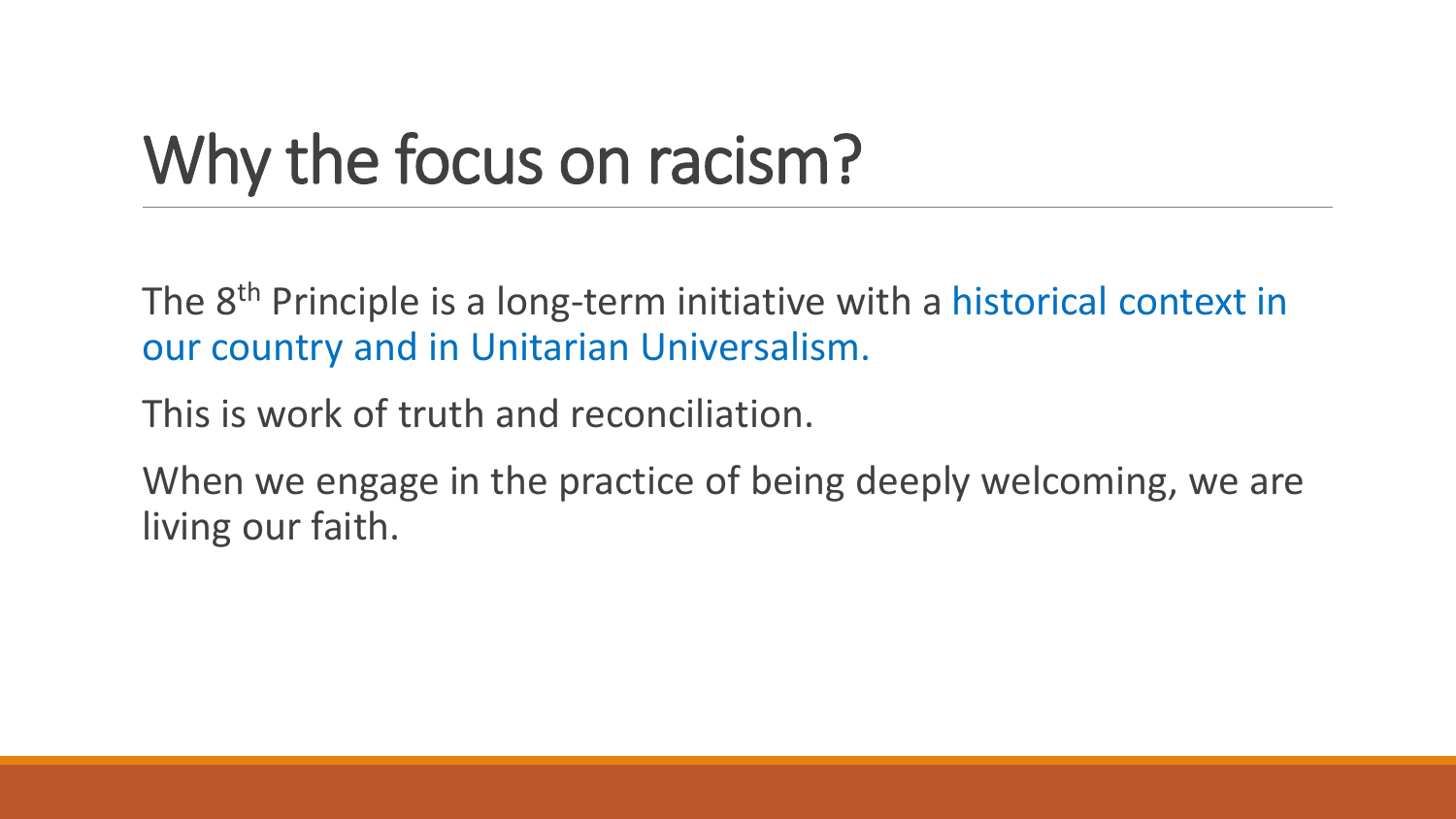### Racism in the UUA: 1969

### **Background:**

Black Americans respond to UU active engagement in the Civil Rights movement. **Imagine, at the 1969 GA, 1/3 of attendees are people of color**.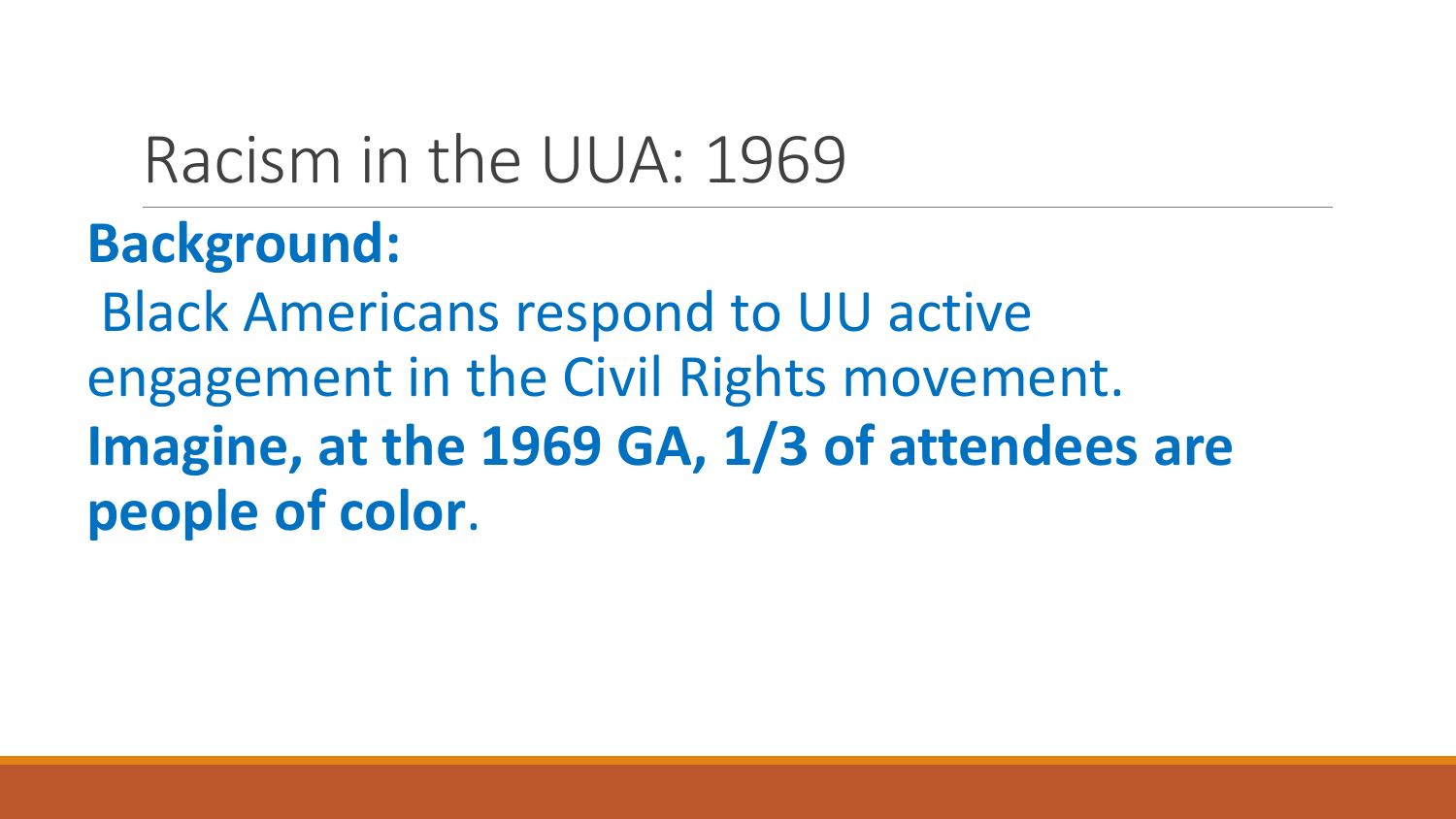### Racism in the UUA: 1969 cont'd

**1969 GA** the Black Affairs Caucus is taken to task in a long and grueling business meeting with pro and con mics. Many white UUs spoke out against the hopes and desires of the majority of Black UUs. The tenor of the exchanges was ugly by all accounts. It was extremely hurtful to the Black Affairs Caucus whose very existence was being called into question.

- The result of that meeting: Anger, grief, fear **a walkout.**
- •Wounds that last 50 years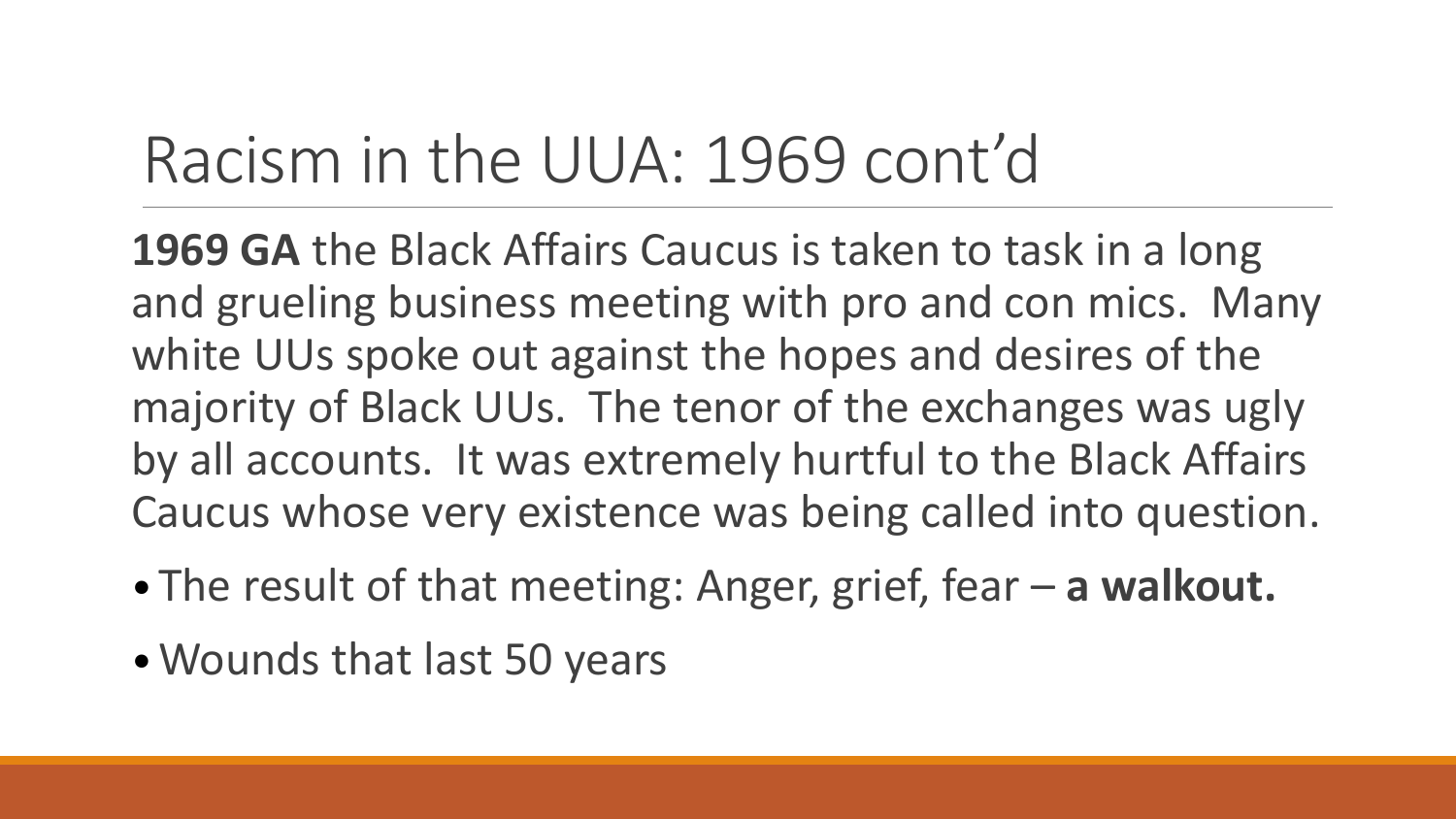Racism in the UUA: present day In 2020 the UUA's Commission on Institutional Change(COIC) issued its report Widening the Circle of Concern. In a three year process, the COIC conducted a racial audit of the UUA using testimonies, focus groups, individual interviews, surveys and other means.

Over 650 pages of transcripts and 80 plus hours of audio/video tape was analyzed.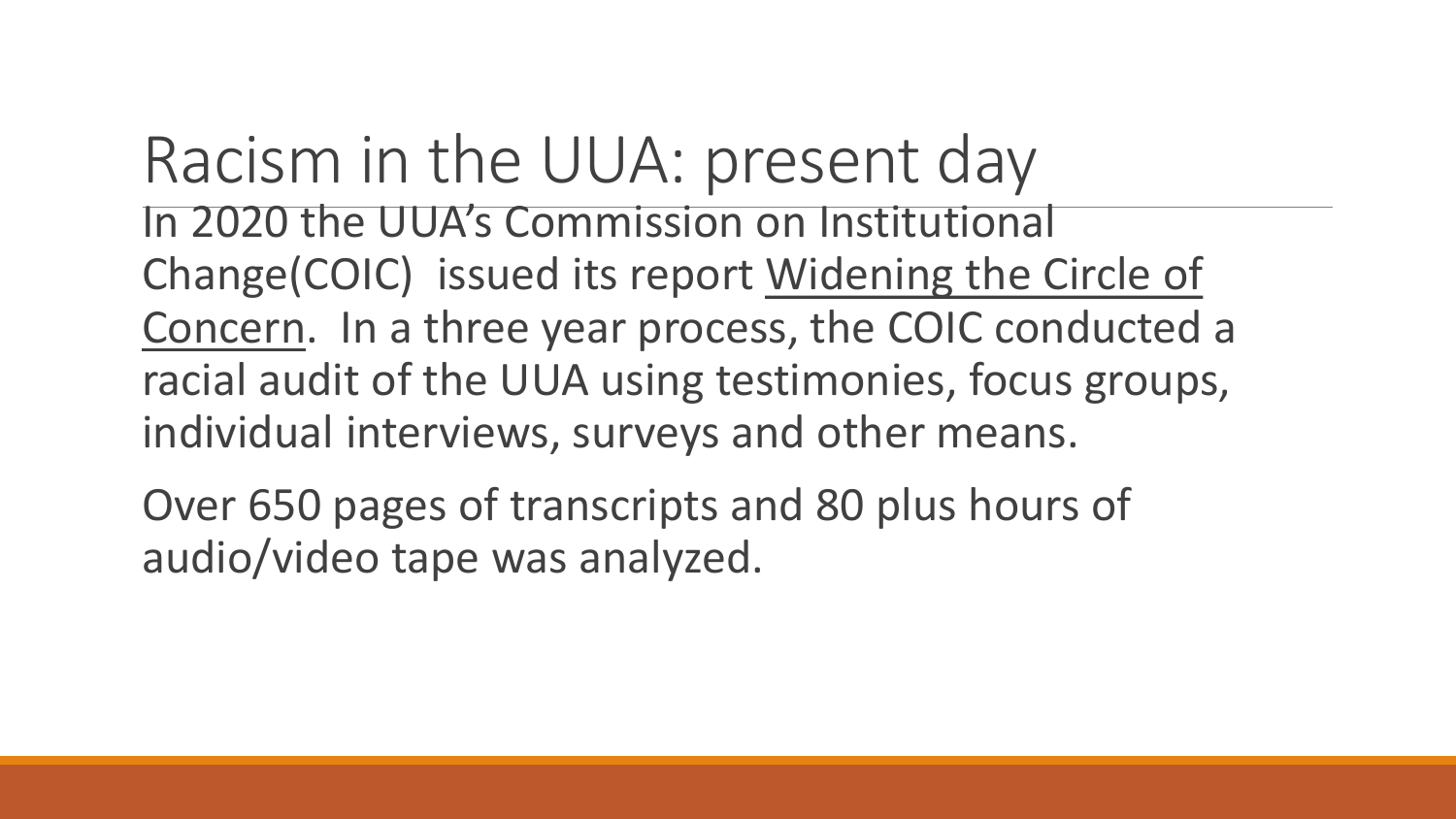# Racism in the UUA: present day (cont'd)

The COIC also contracted with an international consultant firm to analyze UUA leadership structures.

**Widening the Circle of Concern reveals systemic racism within the UUA at the Associational, Regional and Congregational level.** 

**One of the conclusions of the report is that racism at the congregational level is the most difficult to overcome.**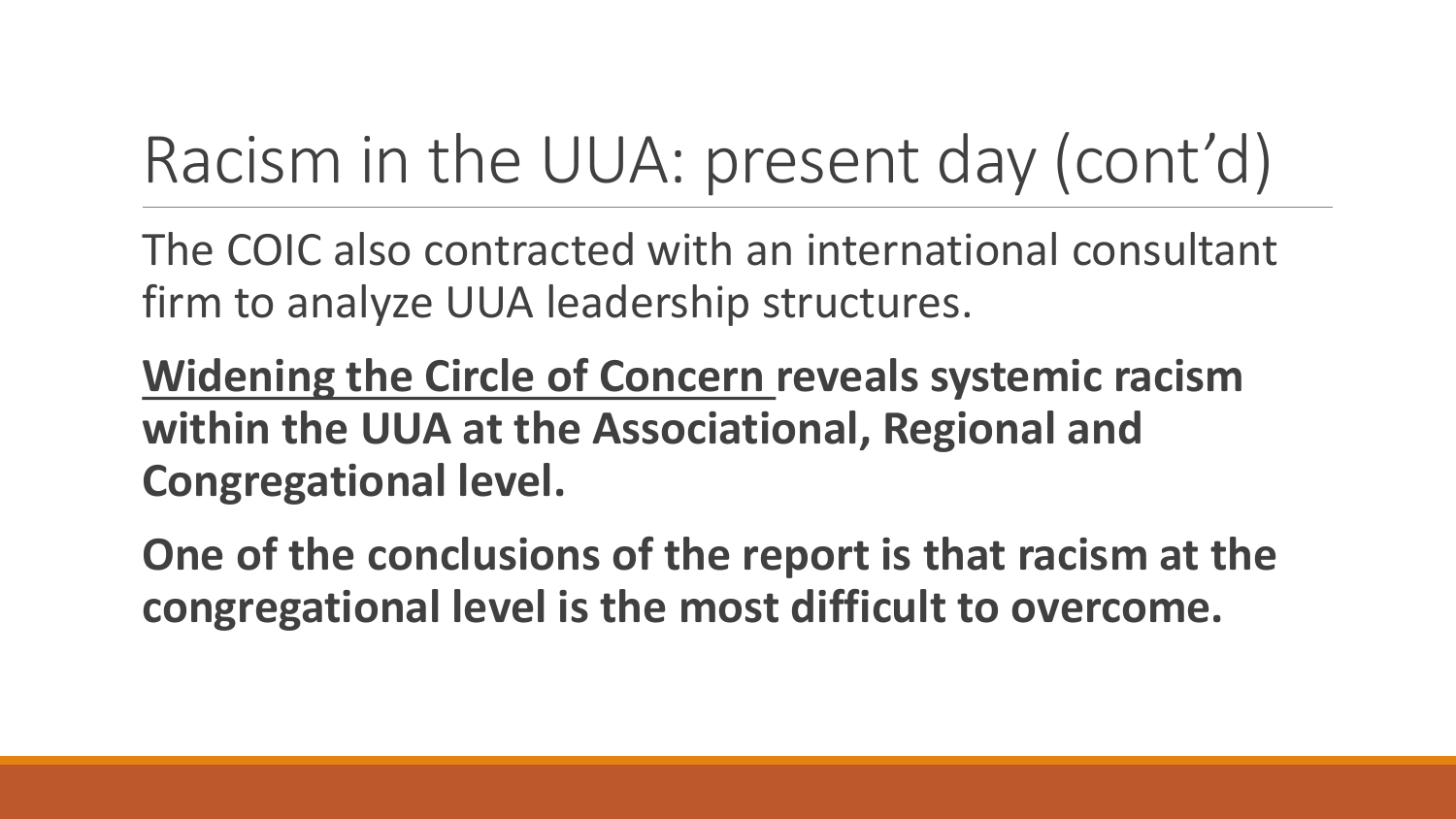# From Widening the Circle of Concern

In 2020… [UU] religious professionals of color [still ]struggle to maintain their jobs and many end up deciding to leave or being asked to leave. (p.ix)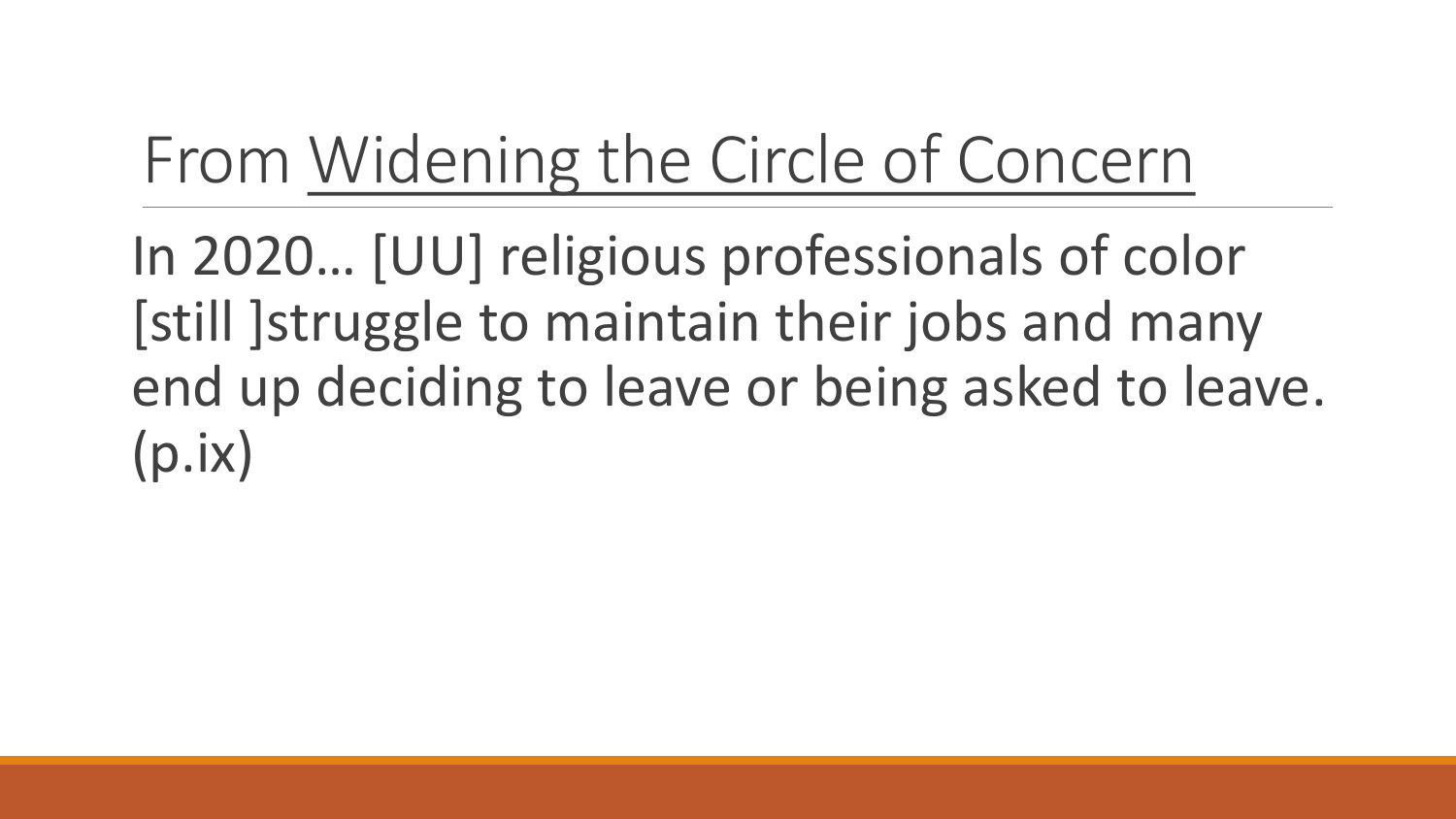# The gift of *Widening the Circle of Concern*

Despite their disappointments, our Black. Indigenous and people of color UUs have given the denomination a gift…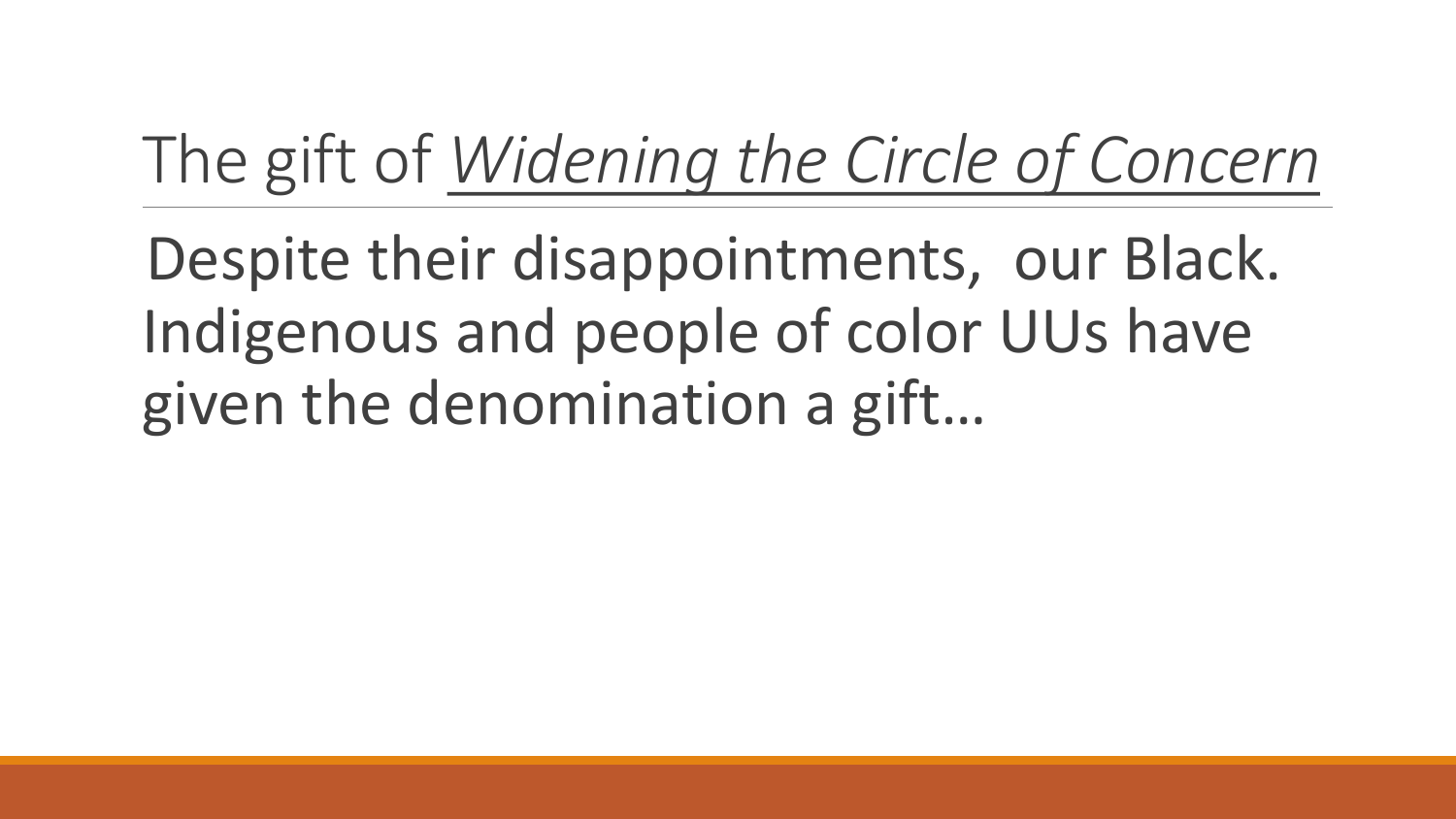## So to return once more to the 8<sup>th</sup> Principle

*We, [a] member congregation of the Unitarian Universalist Association, covenant to affirm and promote:* 

*journeying toward spiritual wholeness by working to build a diverse multicultural Beloved Community by our actions that accountably dismantle racism and other oppressions in ourselves and our institutions.*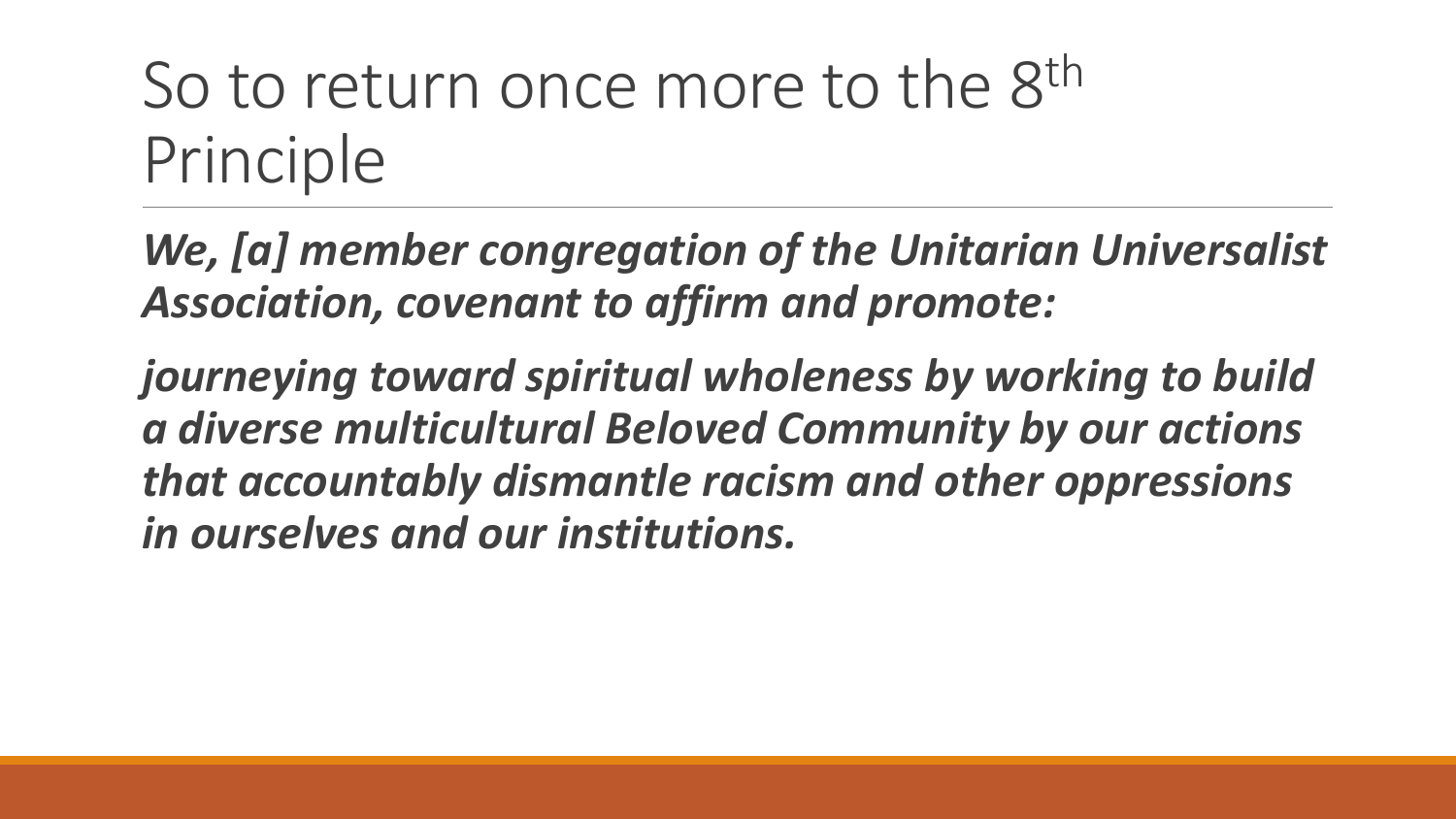## Questions for Discussion

# What would our adoption of the 8<sup>th</sup> Principle mean to me?

What would adoption of the 8<sup>th</sup> Principle mean for our fellowship?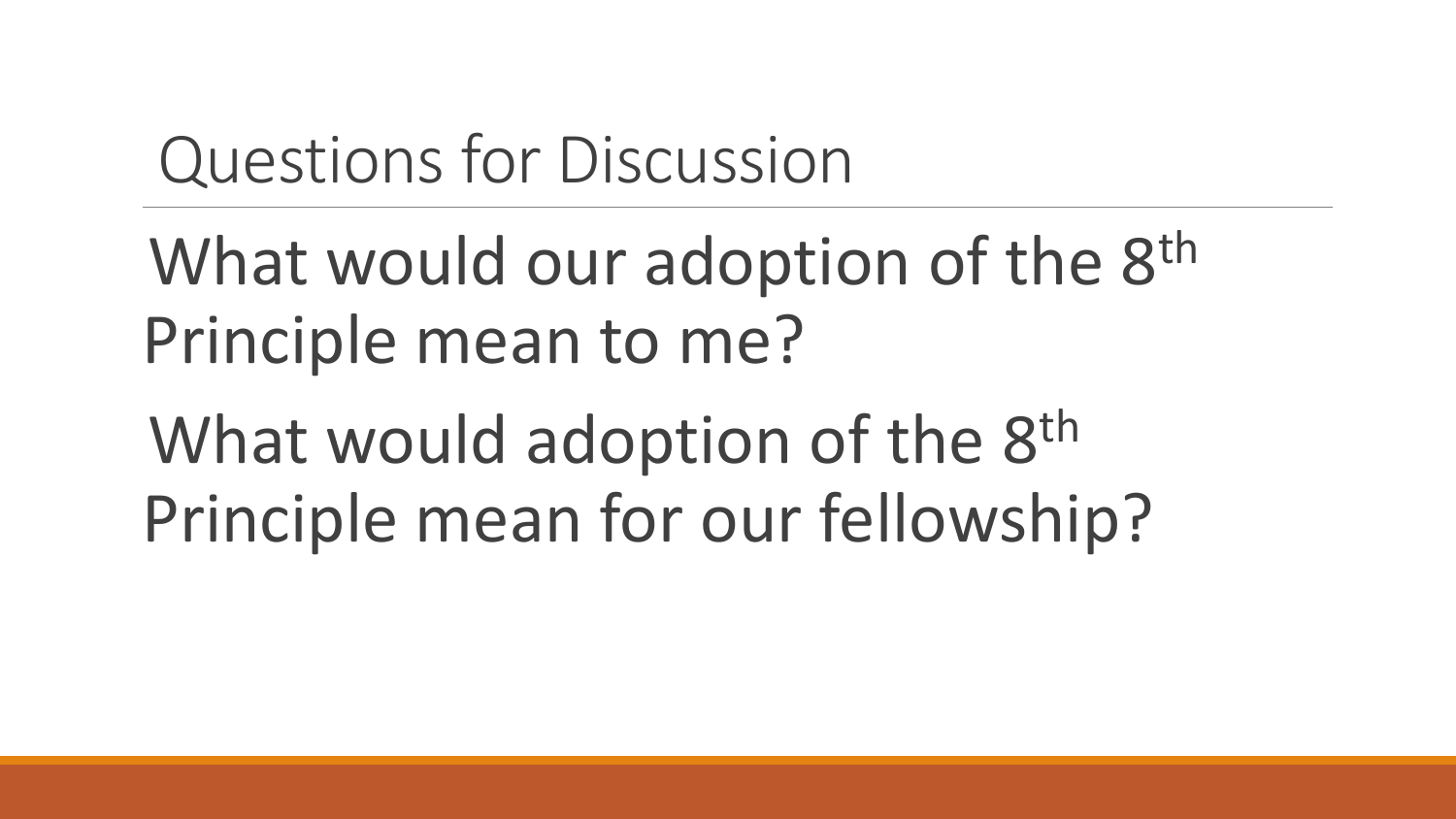# Upcoming 8th Principle Events

# **Virtual Town Hall** Thursday Jan 13 at 7 pm

# **Cottage Meetings** February and March Dates TBA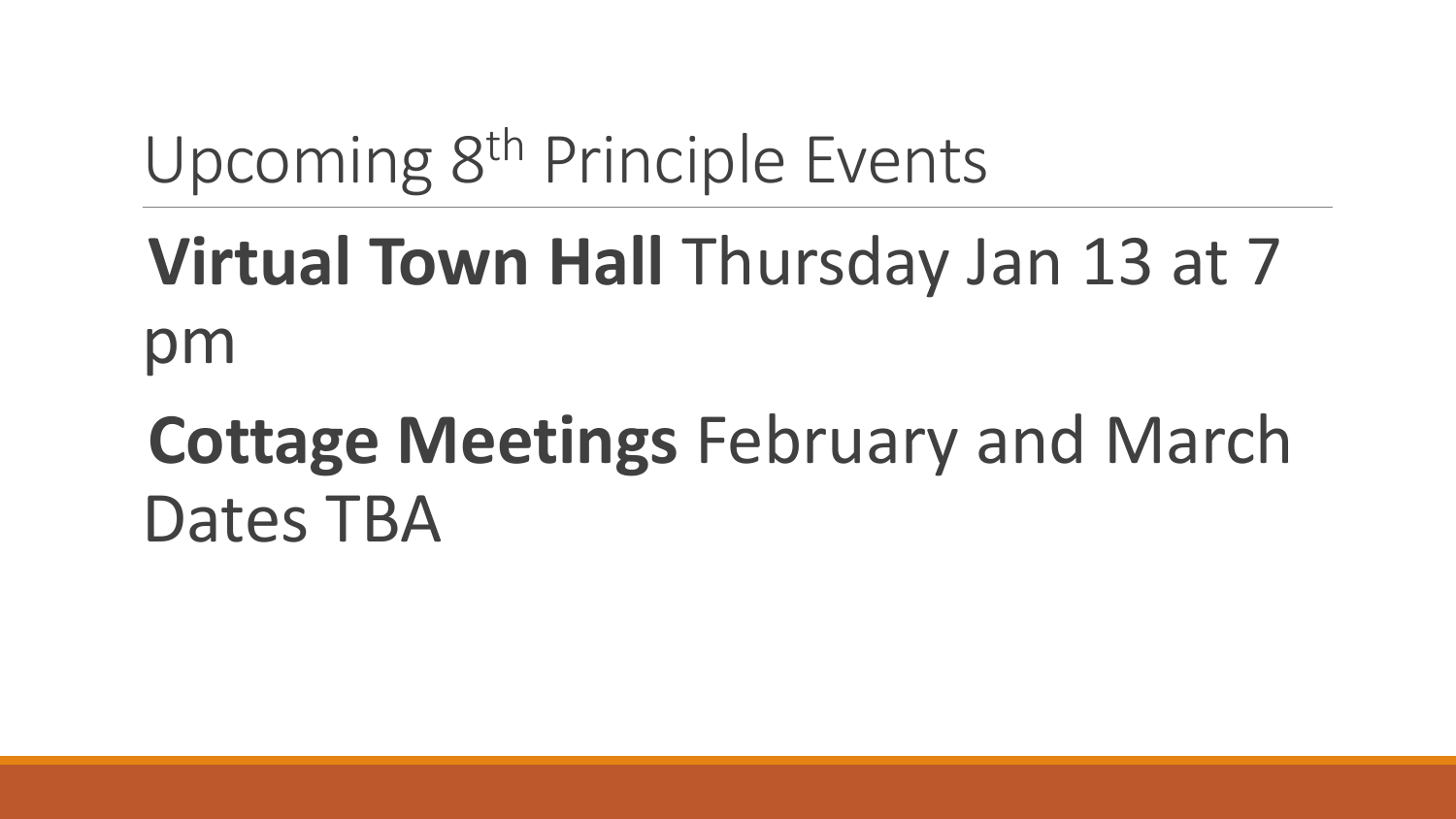### For further research

*Darkening the Doorway: Black Trailblazers and Missed Opportunities in Unitarian-Universalism* by Mark Morrison-Reed <https://www.uuabookstore.org/Darkening-the-Doorways-P17147.aspx>

**UUA 8th [Principle Website: https://www.8thprincipleuu.org/what-is-beloved](https://www.8thprincipleuu.org/what-is-beloved-community)community**

**UUA Article II Study Commission Website**  <https://www.uua.org/uuagovernance/committees/article-ii-study-commission>

*Widening the Circle of Concern: Report of UUA Commission on Institutional Change* <https://www.uua.org/uuagovernance/committees/cic/widening>

**Wilderness Journey <https://www.youtube.com/watch?v=LK86pRn3b-4>**